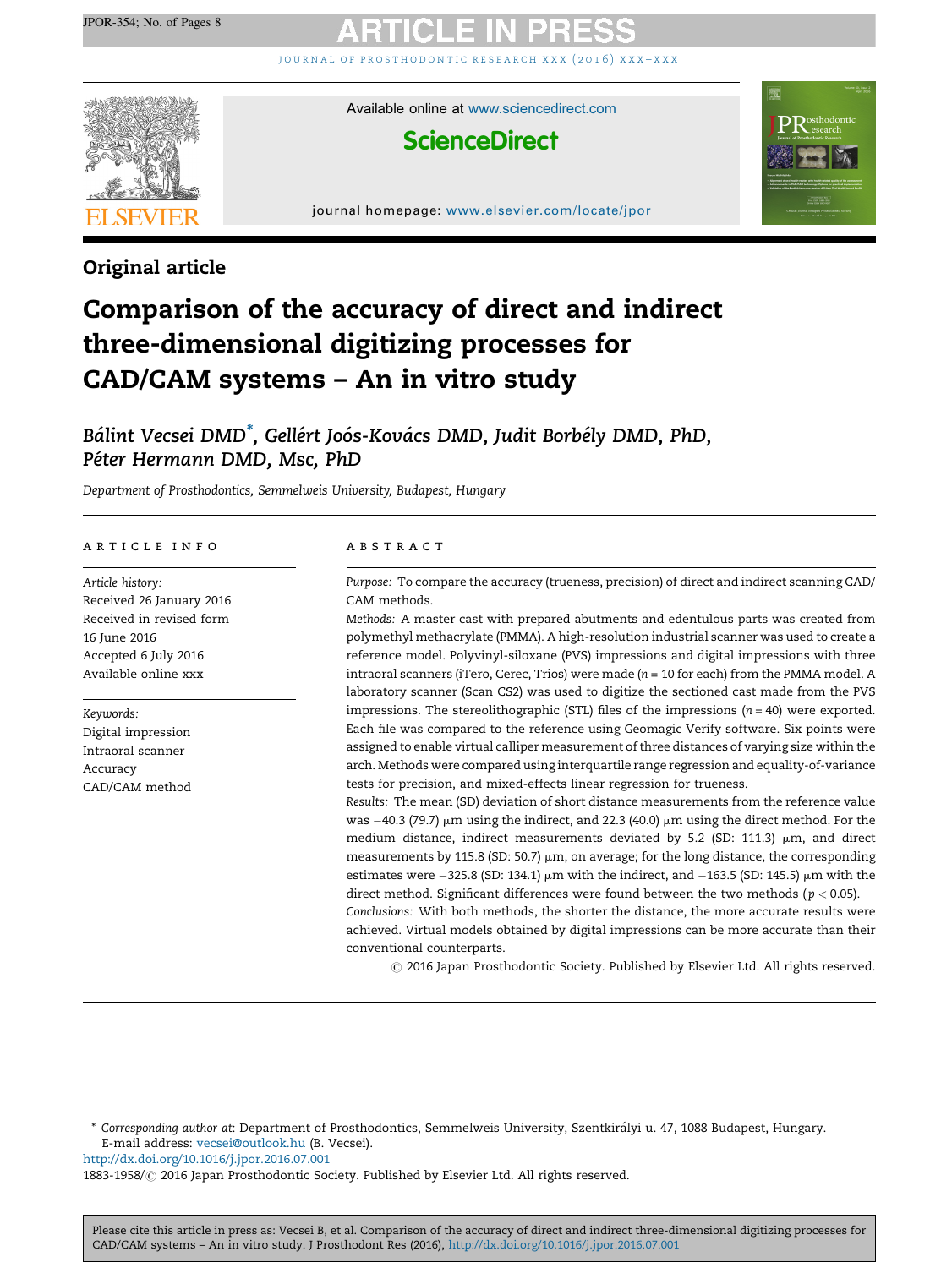**2 j** our nat of prosthodontic research xxx (2016)  $x x x - x x x$ 

## 1. Introduction

Technical innovations in the digital world have more influence on dentistry each year. Nowadays patients' records and X-rays are made digitally [\[1\];](#page-6-0) digital devices help determine tooth colour [\[2\]](#page-6-0) and registration of the correct occlusal position [\[3\]](#page-6-0). Digital dental technology (DDT) tries to provide quicker and more comfortable solutions than conventional methods. Atthe same time, it promises more accurate results which may have a vast impact on dental work. Moreover, DDT may be more cost and time effective  $[4–7]$  and also seems to be preferred by dental students, whose choices will determine what impression techniques are most commonly used in the future [\[7,8\].](#page-6-0) When it comes to making indirect dental restorations, it is necessary to send all the true information about a patient's oral cavity to the dental laboratory. Conventionally this has been done by impressions. The more accurate the impression, the more accurate will the restoration be [\[9,10\].](#page-6-0) Starting in the 1980s, digitizing the impression procedure and computer aided design and computer aided manufacturing (CAD/CAM) technology was introduced to dentistry [\[5,9–12\]](#page-6-0). CAD/CAM is one of the most dynamically developing areas in dentistry. Nowadays there are two possible methods to the digital workflow and for using the CAD/CAM system to create dental restorations digitally: the direct and the indirect approaches [\[13\].](#page-6-0) Conventionally, the workflow starts with a laboratory scanning of the stone cast after impression taking; this is the indirect approach. Today it is also possible to digitize the information about the oral cavity directly. With the direct method, a scan is made of the oral cavity by an intra-oral optical scanner. The dental restoration is designed with the computer (CAD), then a computer-controlled fabricating machine (CAM) starts to mill the restoration from the chosen material [\[14\]](#page-6-0).

More and more innovations these days tend to rely on the direct method of imaging, which translates to a rapid development of intraoral scanners. From working with relatively older systems which used a thin coat of opaque powder on the scanning surface, dentistry has moved on to newer, powder-less, wet scanning systems, which can also reach the posterior regions that are more challenging to scan [\[15\]](#page-6-0). Initially, only shorter parts of an arch were technically possible to digitize; however, full arch scans are also available these days [\[16,17\].](#page-6-0) Direct digitization of edentulous jaws is not recommended because poorly differentiated structures are difficult to capture with optical scanners [\[18\].](#page-6-0)

The accuracy of dental work also depends on the laboratory process, [\[19\]](#page-6-0) and technicians may need a physical cast during selected steps of the digital workflow. There are studies which evaluate the accuracy of dies prepared from digital impressions in comparison to that of stone models. They invariably find digital impression systems to be sufficiently accurate for clinical application, but advise to consider their limitations and use them with caution [\[19–22\]](#page-6-0).

In this study, measurement accuracy is interpreted in line with the concepts outlined in ISO standard number 5725 [\[23\]](#page-6-0). The standard describes the accuracy of measurements as having two components, trueness and precision: trueness defines the extent to which the measurements deviate from the true size of the object, and precision shows the fluctuation

of the measured results. Practically, these are often measurement method and technique sensitive.

The aim of the study was to evaluate and compare the accuracy (trueness and precision) of the two available CAD/ CAM approaches (indirect and direct) by comparing scans made off the same model using different direct (iTero, Trios, Cerec Omnicam) and indirect (Straumann $^{\circledR}$  CARES $^{\circledR}$  Scan CS2, Institut Straumann AG, Basel, Switzerland) digital impression systems.

### 2. Materials and methods

### 2.1. Reference model

A PMMA maxillary master cast [\(Fig.](#page-2-0) 1) was created with four full crown preparations with a shoulder finishing line and used as a reference model (prepared first premolars, left central incisor and left second molar). The PMMA model had a unilateral and an anterior bounded edentulous area with the absence of the central and lateral incisors on the right hand side and of the second premolar and first molar on the left hand side. Edentulous alveolar crests contain a reduced number of reference points for optical scanners; the aim was to see if this was associated with virtual model distortion. Edentulous arches lack clearly remarkable points which are essential for scanners to achieve correct stitching [\[18\].](#page-6-0) In addition to edentulous spaces, the distance between abutments also negatively affects the recognition of overlapping areas and, consequently, the stitching process and the accuracy of the digital impression [\[24\]](#page-6-0).

### 2.2. Reference scanner

The reference scanner used in this study was a point-laser scanner connected to a CNC milling device (TwoCam 3D, SCAN technology A/S; Ringsted, Denmark). The scanner uses 635 nm laser light (1 mW power, Class IEC 2). It has a known distortion for a given range; the one for the 200 mm range was used. The system can detect 0.1 mm objects with a known accuracy of  $\pm$ 0.025 mm. The principle of operation is that of a double triangulating point scanner.

### 2.3. Direct CAD/CAM method

To investigate the direct approach, digital optical impressions were made of the study model with three different digital impression scanner systems: iTero (Align Technology B.V., Amsterdam, Netherlands), Trios (3Shape Headquarters, Copenhagen, Denmark) and CEREC Omnicam (Sirona Dental GmbH, Salzburg, Austria). All three systems are able to take full-arch impressions without using the outdated powderbased technique. Ten digital impressions were made using each system, and the scanned data were exported in STL format. One experienced investigator, familiar with all the scanning devices, performed the scans.

### 2.3.1. Scanning devices and strategies

2.3.1.1. iTero. The iTero system uses parallel confocal imaging technology to record intraoral still images of the dental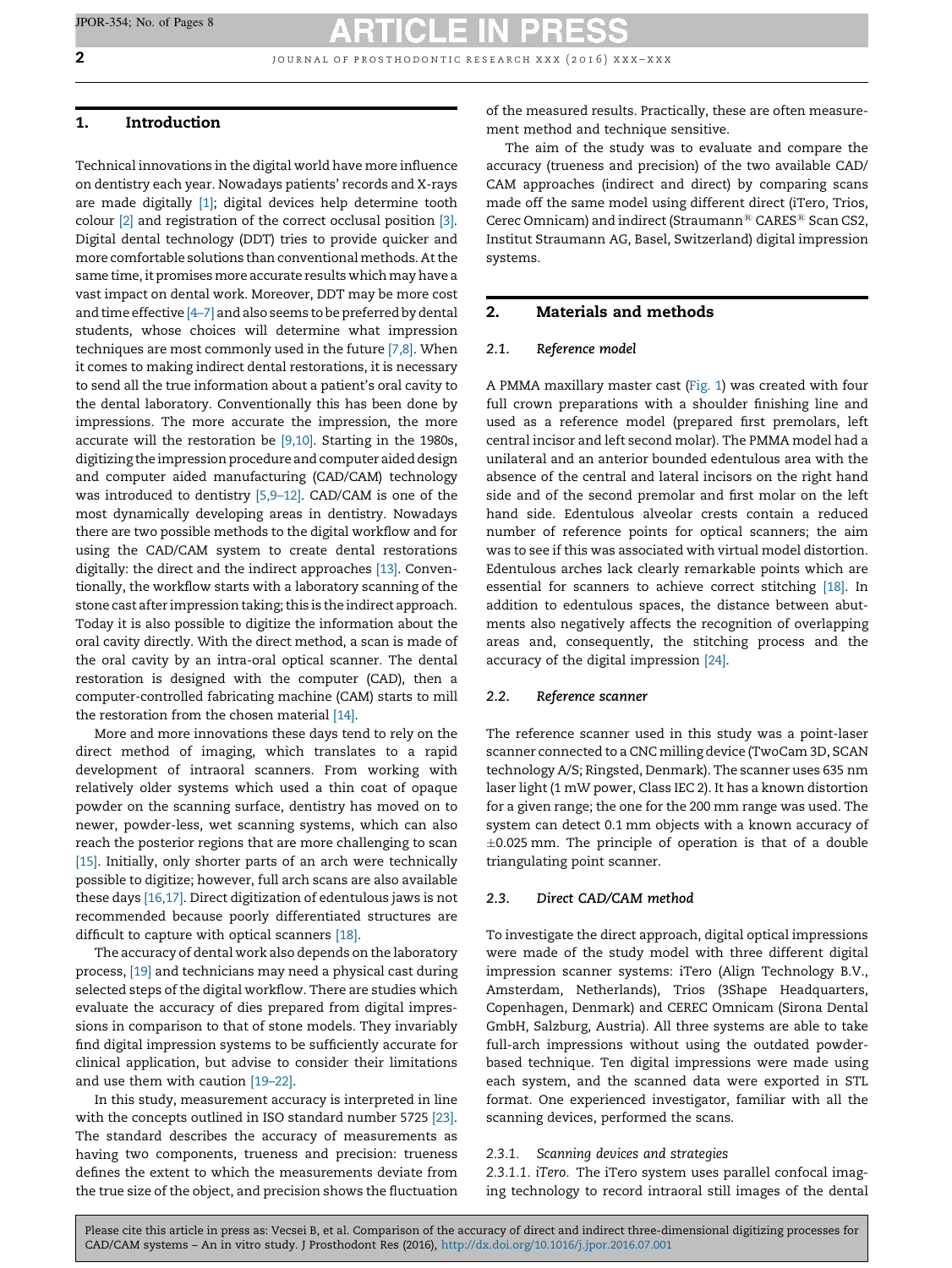JOURNAL OF PROSTHODONTIC RESEARCH XXX  $(2016)$  XXX-XXX  $3$ 

<span id="page-2-0"></span>

Fig. 1 – The polyurethane reference model with four complete crown preparations.

arch without the use of powder and stitch them together to get a colour 3D digital impression, which can exported as an STL file for further processing in the CAD/CAM workflow [\[14,25\]](#page-6-0).

The scan was started with the prepared teeth. Five images were made of each tooth: from the occlusal, buccal, oral, mesial, and distal surfaces. When a critical lack of data was detected, the system prompted for additional scans. After the prepared teeth, the scanning process continued with the other teeth in the arch. The system requested an oral and vestibular image about the non-prepared teeth in a  $45^\circ$  view angle from the occlusal surface. Finally, the software matched all the scans into one full arch. The datasets were sent to the company to cut out the unnecessary scan information, a process called ''data cleaning'' [\[9,11\].](#page-6-0)

#### 2.3.2. Trios

The scanner is also a powder-free, still-image camera that takes image series about the surfaces. However, its camera records the still images at such a high rate that it is quite indistinguishable from working with a video camera – the system is based on ultrafast optical scanning technology [\[14,25\].](#page-6-0)

Manufacturer's instructions were followed for each scan: the occlusal surface of the full arch was scanned with constant movement starting at the last tooth on the right hand side. Upon reaching the end of the other side, the head was rotated  $45^\circ$  to scan the palatal surfaces. After rotating the scanner head  $45^\circ$  in the opposite direction, the buccal surfaces were scanned the same way. Finally, the software rendered the virtual model. Additional scan need was indicated on the virtual model if the lack of data was substantial.

#### 2.3.3. Cerec OmniCam

Cerec OmniCam is a recently introduced intraoral scanner type that uses video recording technology. It has a live colour stream, therefore it is capable of continuous data capture. Video is captured as the digital camera is moved around the teeth producing a full-colour digital cast, also without powder [\[14,25\].](#page-6-0)

Data capturing started in the molar region with the occlusal surfaces. Eventually, the full arch was scanned by rotating the camera around each tooth to buccal and oral perspectives. When reaching the front region, the labial surfaces of the incisors were first scanned starting at the premolars, then back to the premolars and continuing with the previous technique. The prepared teeth were scanned with a mesiodistal waving movement, rotating the camera to both buccal and palatal perspectives. At the end of the rotation, the camera head was parallel with the vertical surface of the tooth. The real-time display enabled immediate correction at inaccurate areas without interrupting the scanning process [\[9,11\].](#page-6-0)

#### 2.4. Indirect CAD/CAM method

Ten 1-step putty/light-body impressions were made with polyvinyl siloxanes (PVS) material (Elite HD+ Maxi Putty Soft Normal, Elite HD+ Light Body Normal, Zhermack<sup>®</sup> SpA, Rovigo, Italy) according to manufacturer's recommendations with a stock perforated metal tray (Medesy 6000). PVS are one of the most commonly used impression materials in restorative dentistry; they are proven to be able to provide accurate information about the oral cavity for almost all types of indirect restorations [\[26\]](#page-6-0). The 1-stage (simultaneous) technique was chosen due to its common usage in clinical practice [\[27,28\].](#page-6-0) Studies show that 2-step impression techniques can have higher discrepancies compared to the single-step impression technique [\[29\]](#page-6-0). Single-step also takes a shorter chair-time than the two-stage approach, which translates to increased patient comfort and acceptance [\[30\]](#page-6-0); these properties make it better suited for comparison with the cost- and time-efficient direct digital impression technique. Studies show that the one-step technique has clinically acceptable accuracy [\[31\].](#page-6-0)

The manufacturer's recommended polymerization times were doubled to compensate for the impressions not being made at mouth temperature. We used a universal tray adhesive as recommended by the manufacturer; however, it is not necessary with perforated metal trays [\[27\]](#page-6-0).

One investigator automixed all putty preparations while another investigator injected the light-body impression material around the prepared teeth. The teeth were completely syringed in order to maximize the required precision [\[32\].](#page-6-0) Light-body material was also injected onto the tray filled with putty. The same investigator then seated the tray on the PMMA model.

All impressions were transported to the dental technician's laboratory within half an hour to cast the impressions within 2 h [\[31\]](#page-6-0). Ten casts were made using type-IV stone material (GC Fujirock EP, GC Corp., Tokyo, Japan). Distilled water was used for stone mixing, in accordance with manufacturer's instructions. The mixing was carried out in a ratio of 100 g to 25 ml water, initially by hand to incorporate the water, and then mechanically under vacuum for 20 s (BEGO Motova SL, BEGO USA, Lincoln, RI). The impressions were poured with the aid of a mechanical vibrator (WASSERMANN Rüttler KV-26, Wassermann Dental-Maschinen GmbH, Hamburg, Germany)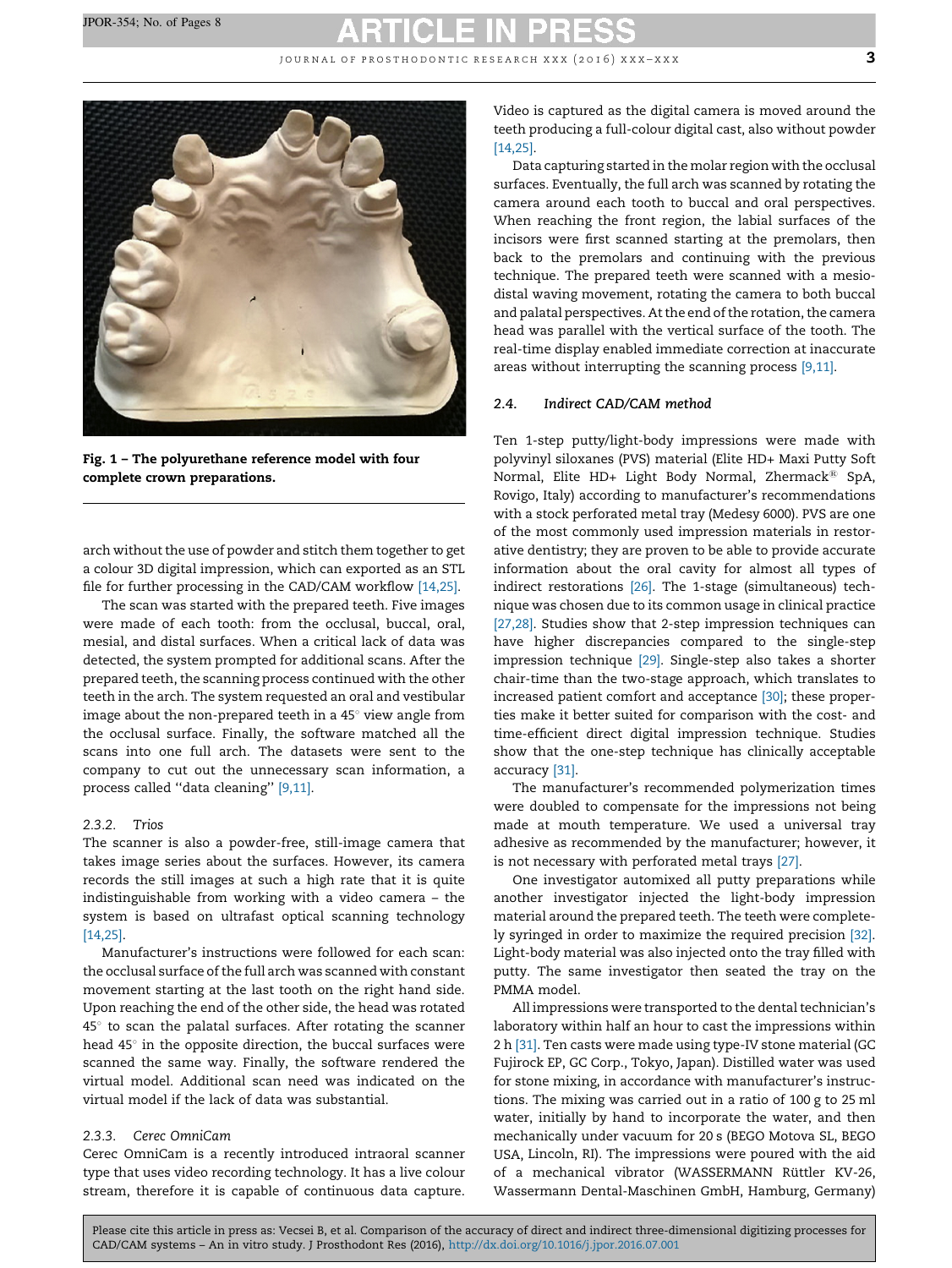**4 d d**  $\boldsymbol{\mu}$  is the set of pROSTHODONTIC RESEARCH XXX (2016) XXX-XXX





operating at 6000 cycles/min and at an amplitude of 0.4 mm, according to manufacturer's instructions. The stone casts were allowed to set for 1 h and then removed from the impressions and trimmed. Saw-cut models were fabricated with the Giroform system (Amann Girrbach Dental, Pforzheim, Germany) [\[32\].](#page-6-0) In at least 12 h (but not more than 72 h) after pouring, all models were captured using a laboratory scanner (Straumann CARES Scan CS2 Visual 8.0 software, Institut Straumann AG, Basel, Switzerland) and all gathered data were exported in STL file format.

#### 2.5. Superimposition and digital calliper

For comparison of the digital data, the Geomagic verify software (3Dsystems, 333 Three D Systems Circle, Rock Hill, USA) was used, which evaluates the STL files of the direct and indirect CAD/CAM methods against the reference STL file using the best fit alignment algorithm.

Some studies measure the whole deviation, others use surface points, and some others use linear distance measurements [\[33\]](#page-7-0). In this study distances were measured because that is how best to detect torsions of the arch. The optical impressions' weakest point was in ''stitching'' the images together to capture the whole arch – a slight displacement or rotation of a few images can resultin an inaccurate dental arch on the opposite side.

Superimposition (placement of direct/indirect scan on top of reference scan) and digital calliper (tool to measure distances on each virtual cast between predefined reference points) are built in features of that software.

To pick the reference points on 3D scan data, first a plane which intersected each tooth was defined, next the mesiodistal diameters of the prepared teeth (24, 27, 21) were determined.

Measuring direction was defined between 21 mesial point-27 distal point; 24 mesial point-27 distal point and 24 distal point-27 mesial point. This function enabled the measurement of three different distances in the arch (Fig. 2): short distance (24–27 inside), medium distance (24–27 outside), and long distance (21–27 left side).

#### 2.6. Statistical methods

Deviation measurement data were described using means, standard deviations, and interquartile ranges for each CAD/ CAM method. Differences between methods in precision were assessed by comparing measurement data interquartile ranges using interquartile range regression, and comparing variances using Levene's original robust test for the equality of variances and also its median-based variation (as proposed by Brown and Forsythe). Between-groups differences of means were evaluated using mixed-effects linear regression allowing for a heterogeneity in group-level variance of residuals, and were interpreted as indicating differences between methods in measurement trueness. The trueness parameter was also assessed by estimating method-level differences from zero. The significance criterion was set at  $\alpha$  = 0.05. The statistical package Stata was used for data handling and analysis.

### 3. Results

### 3.1. 24–27 inside

The analysis revealed statistically significant differences in precision and trueness between the direct and indirect method: the direct approach (mean [SD] deviation from the reference value: 22.3 [40.0]  $\mu$ m) was more accurate than the indirect one (–40.3 [79.7]  $\mu$ m) [\(Fig.](#page-4-0) 3, [Table](#page-4-0) 1). As to trueness, the average deviations differed significantly between methods  $(p = 0.012)$ , and those of the direct methods also differed from zero ( $p = 0.002$ ), in contrast to the indirect method ( $p = 0.092$ ), which is explained by greater measurement uncertainty. Precision was significantly poorer for the indirect method both by interquartile range regression ( $p = 0.033$ ) and equalityof-variances testing ( $p = 0.007$ ). There was no significant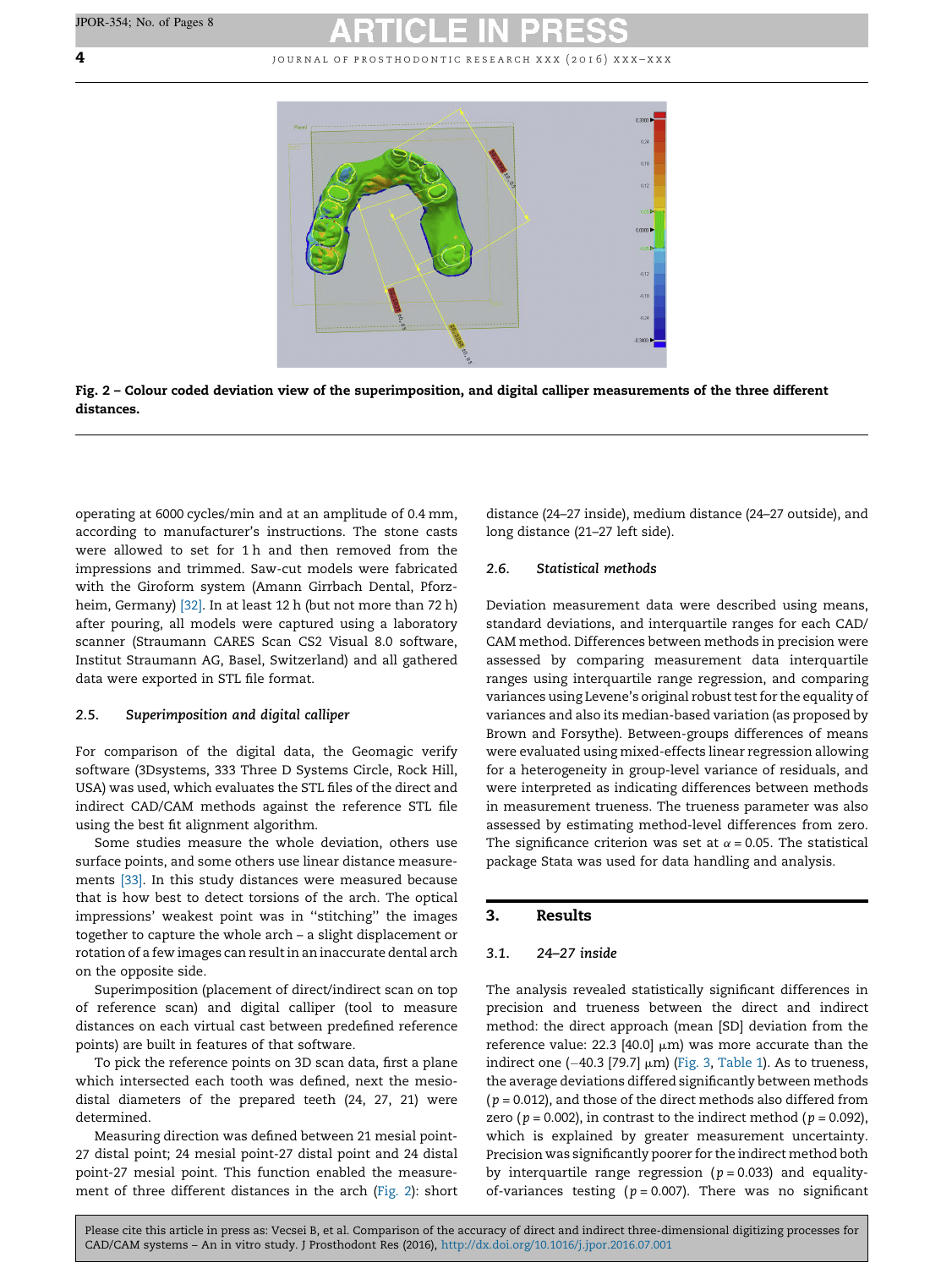JOURNAL OF PROSTHODONTIC RESEARCH XXX (2016) XXX-XXX  $\overline{5}$ 

<span id="page-4-0"></span>

Fig. 3 – Box-plots of inside (24–27) distance measurements. Values are in  $\mu$ m and centred at the reference distance.

| Table 1 – Means, standard deviations (SD) and inter-<br>quartile ranges (IQR) of departure from the reference<br>value in $\mu$ m for each measured distance. |                     |                      |                        |
|---------------------------------------------------------------------------------------------------------------------------------------------------------------|---------------------|----------------------|------------------------|
|                                                                                                                                                               | $24 - 27$<br>inside | $24 - 27$<br>outside | $21 - 27$<br>left side |
| Direct mean                                                                                                                                                   | 22.31               | 115.82               | $-163.45$              |
| Indirect mean                                                                                                                                                 | $-40.26$            | 5.18                 | $-325.81$              |
| Direct SD                                                                                                                                                     | 40.00               | 50.67                | 145.47                 |
| Indirect SD                                                                                                                                                   | 79.67               | 111.32               | 134.13                 |
| Direct IQR                                                                                                                                                    | 57.50               | 51.60                | 114.80                 |
| Indirect IOR                                                                                                                                                  | 165.90              | 166.20               | 288.90                 |

difference between the different direct systems either in precision or in trueness.

#### 3.2. 24–27 outside

The indirect system was superior in terms of trueness (mean [SD] deviation from reference, direct method, 115.8 [50.7]  $\mu$ m; indirect method, 5.2 [111.3]  $\mu$ m; p = 0.001 for betweenmethods trueness difference) ([Fig.](#page-5-0) 4, Table 1). The mean deviation from zero was non-significant for the indirect ( $p = 0.877$ ) and strongly significant ( $p < 0.001$ ) for the direct method. There was no significant difference detected in precision between the two approaches using interquartile range regression ( $p = 0.111$ ), although the variances were observed to be substantially different ( $p < 0.001$ ). A significant trueness advantage of the Cerec Omnicam system was observed in comparison to the average of the direct systems ( $p < 0.001$ ). There was no significant difference in precision between the direct methods.

### 3.3. 21–27 left side

The analysis revealed a statistically significant difference in trueness between the direct (mean [SD] deviation from reference: –163.5 [145.5] μm) and indirect method (–325.8 [134.1]  $\mu$ m;  $p < 0.001$  for between-groups difference). Both approaches significantly underestimated the distance  $(p < 0.001)$ , but there was no significant difference in precision between them ([Fig.](#page-5-0) 5, Table 1). A significantly superior trueness of the iTero system was observed in comparison to the average of all direct systems ( $p = 0.008$ ), which did not differ significantly in terms of precision.

#### 4. Discussion

Studies show that digital intraoral scanners have the advantage of producing a more accurate virtual cast than PVS impression [\[34,35\]](#page-7-0) or indirect digitalization [\[13\]](#page-6-0) when digitizing a single prepared tooth. The reason could be that scanners were first designed to make digital impressions of only one prepared tooth [\[12\].](#page-6-0) Other studies [\[22\]](#page-6-0) showed this distortion to be acceptable for making restorations in daily practice. In the case of full arch digitalization, some studies showed no significant difference [\[36\]](#page-7-0) or the indirect digitalization was more accurate [\[37\]](#page-7-0). Most in vitro studies reveal that intraoral scanners only achieve higher accuracy in single unit scans; at the range of full-arch scans, they fail to produce superior accuracy compared to conventional techniques [\[38,39\].](#page-7-0) One study showed that scanning can only be clinically acceptable within the range of less than half an arch [\[40\]](#page-7-0).

To assess the accuracy of methods, some studies compare the fit of the final restoration, other studies compare the surface tessellation language (STL) datasets [\[13\].](#page-6-0) In this study the STL files were compared and the deviation from the reference model was investigated based on the ISO Norm 5725-1 standard; trueness and precision were calculated.

The results revealed that for the medium distance (a single bridge restoration), the indirect CAD/CAM scanning method had superior trueness but inferior precision in comparison to direct scanning. The average deviation of indirect measurements from the true value was very close to zero; however, they varied greatly in comparison to remarkably higher levels of precision achieved by all three intraoral scanners. At the range of half-arch digitalization (long distance), the difference between direct and indirect methods became smaller. Trueness was better with the direct systems, and there was no significant difference in precision. Looking at the tendency observed in the study, the imaging procedure of the scanners probably entails errors that accumulate over longer distances scanned. This result is consistent with other studies [\[40\].](#page-7-0) The trueness improvement of the iTero long distance scan might be explained by the stitching mechanism of the system. The more reference points the system found, the better it performed in terms of stitching. It must be mentioned that this study was not carried out under clinical conditions. Few studies are made in vivo [\[41–43\]](#page-7-0). Looking at the in vivo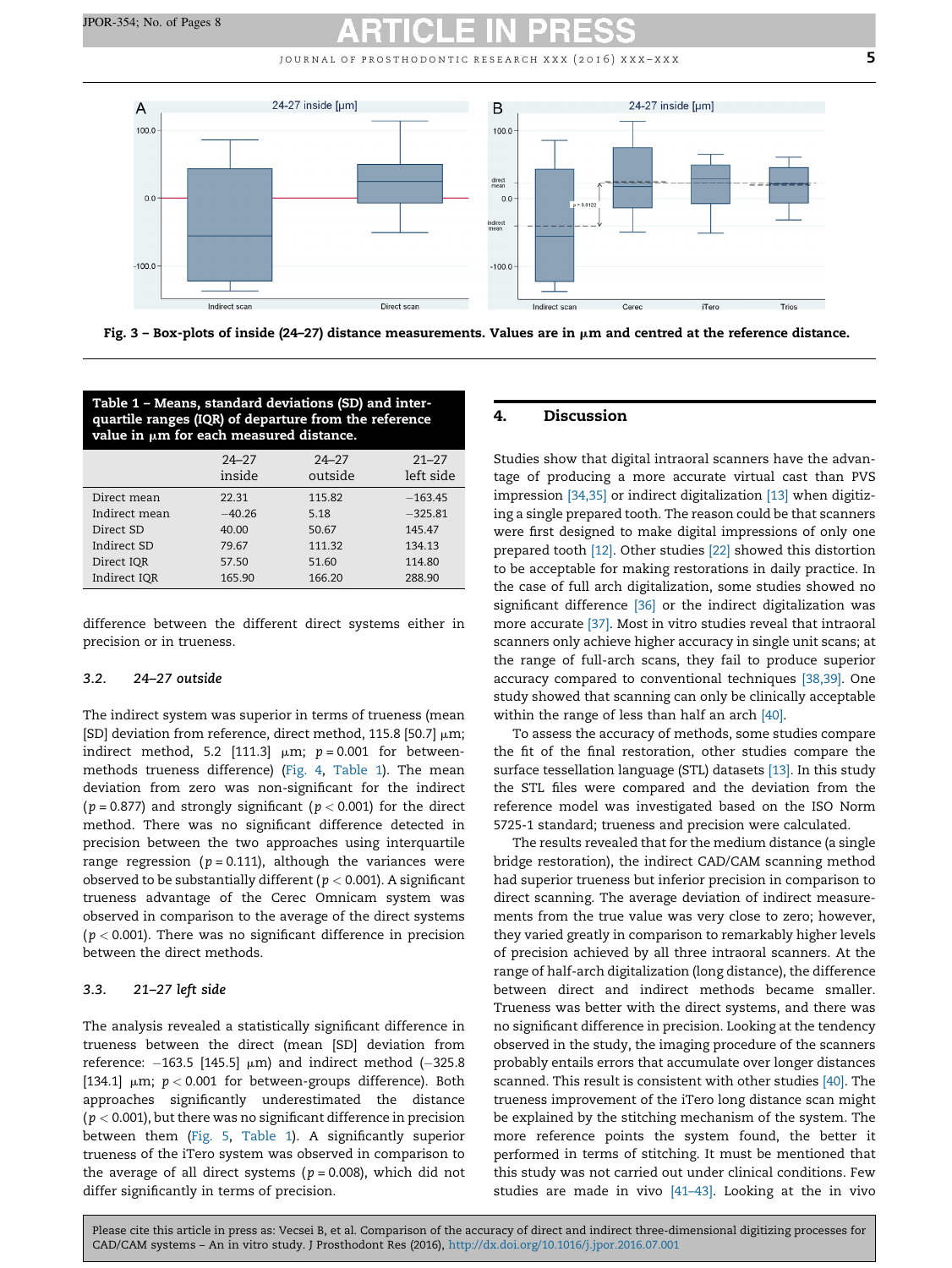<span id="page-5-0"></span> $\bf{6}$  **6 i b**  $\bf{6}$  is the set of pROSTHODONTIC RESEARCH XXX (2016) XXX-XXX



Fig.  $4$  – Box-plots of outside (24–27) distance measurements. Values are in  $\mu$ m and centred at the reference distance.



Fig. 5 - Box-plots of half-arch (21-27) distance measurements. Values are in  $\mu$ m and centred at the reference distance.

accuracy of the indirect CAD/CAM method, the range can be influenced by the impression material, tray material, casting material, casting and sectioning procedure, scanning procedure, etc. As to the in vivo accuracy of intraoral scanners, results can be influenced by the scanning protocol [\[44\]](#page-7-0), saliva, patient movement, [\[15\]](#page-6-0) soft tissue, number of additional scans, and automatic correction of missing data. Studies show that digital impression needs less time and its use is more comfortable for both patients and operators [\[7,30\]](#page-6-0). However, digital intraoral impression systems still have one essential problem: the scanners are optical systems which can only capture the visible regions. Subgingival finishing lines, saliva or blood, patient movement, and the lack of space for operating with the scanner mainly in the molar region can negatively affect the accuracy of direct digitalization in vivo [\[45\]](#page-7-0). The few available in vivo studies show that digital impression systems are time-efficient and capable alternatives of conventional impression up to the range of a quadrant; however, at complete-arch ranges, scanners are prone to greater local deviations due to various technical factors – such as normal vector orientation, variations of surface resolution, challenges of surface data post processing – aggravated by the difficulties posed by in vivo spatial conditions [\[42,43\]](#page-7-0).

The accuracy of virtual casts obtained by direct and indirect methods should be measured by digitizing patients' arches. Digital workflow has the potential to improve the standard of treatment and allow new methods, materials of production, and new treatment concepts [\[15\]](#page-6-0). Enhanced direct feedback on screen during the digital impression procedure is of great

utility to the operator and can help dentists to improve their skills. Direct data capturing technology offers results comparable to those achieved using well-established conventional digital data capturing methods [\[13\].](#page-6-0) Further in vivo studies measuring the accuracy of direct and indirect scanning are necessary.

## 5. Conclusions

Within the limitations of this in vitro study, it was concluded that the accuracy of both methods was influenced by the length of the arch included in the impression. The shorter the distance, the more accurate results were achieved. Intraoral scanning of the shortest distance of the arch (24–27 inside) delivered more accurate results than the indirect CAD/CAM method. For the medium distance (24–27 outside), both the direct and the indirect method produced a less accurate result than for 24–27 inside. However, the direct method seemed to be more consistent at this distance than the indirect one. In the case of the half arch (21–27 left side), both methods were less accurate than at inside and outside, and the direct method's precision advantage decreased. Virtual models obtained by digital impressions can be more accurate than virtual models based on the conventional method of laboratory scanning. Technically it would be possible to replace conventional impressions with digital intraoral scans. Further investigations are needed to clarify the accuracy in vivo.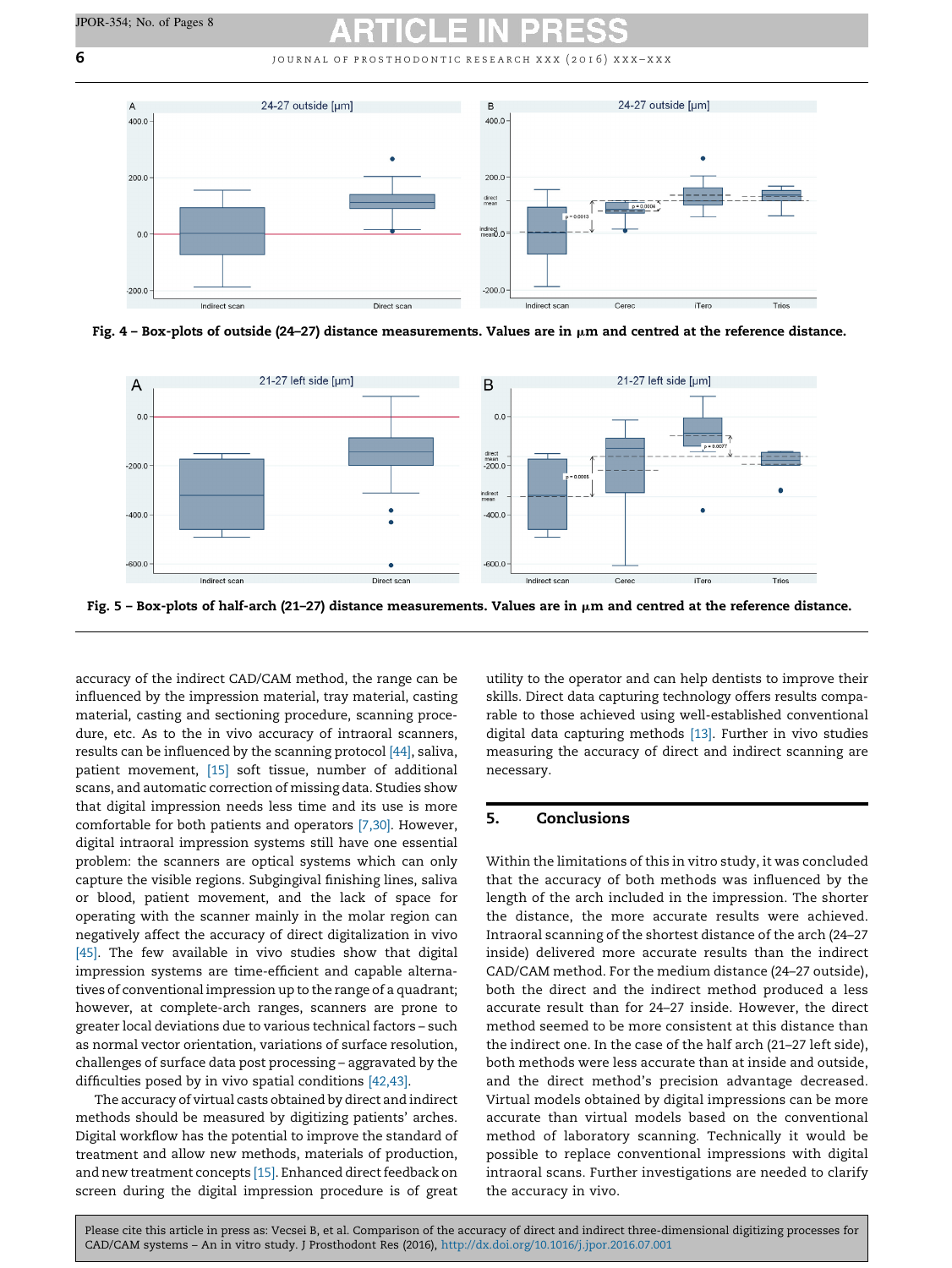JOURNAL OF PROSTHODONTIC RESEARCH XXX  $(2016)$  XXX-XXX

#### <span id="page-6-0"></span>5.1. Clinical aspects

In light of the results, it can be established that the longer the arch to scan, the less accurate the methods. The difference between the two methods decreases, but even with a half arch, the direct approach is still more accurate. Digital impressions provide more accurate virtual casts compared to virtual models made by indirect CAD/CAM methods.

### Conflict of interest

The authors declare that there are no conflicts of interest.

#### Acknowledgments

Special thanks to VARINEX Informatics Inc. for their helpful contribution.

#### r e f e r e n c e s

- [1] Shah N, Bansal N, Logani A. Recent [advances](http://refhub.elsevier.com/S1883-1958(16)30062-7/sbref0230) in imaging technologies in dentistry. World J Radiol [2014;6:794–807.](http://refhub.elsevier.com/S1883-1958(16)30062-7/sbref0230)
- [2] Chu SJ, [Trushkowsky](http://refhub.elsevier.com/S1883-1958(16)30062-7/sbref0235) RD, Paravina RD. Dental color matching [instruments](http://refhub.elsevier.com/S1883-1958(16)30062-7/sbref0235) and systems. Review of clinical and research aspects. J Dent [2010;38\(Suppl.](http://refhub.elsevier.com/S1883-1958(16)30062-7/sbref0235) 2):e2–16.
- [3] CotruTa AM, Mihaescu CS, [Tanasescu](http://refhub.elsevier.com/S1883-1958(16)30062-7/sbref0240) LA, Margarit R, Andrei OC. Analyzing the [morphology](http://refhub.elsevier.com/S1883-1958(16)30062-7/sbref0240) and intensity of occlusal contacts in [implant-prosthetic](http://refhub.elsevier.com/S1883-1958(16)30062-7/sbref0240) restorations using T-Scan system. Rom J Morphol Embryol [2015;56:277–81.](http://refhub.elsevier.com/S1883-1958(16)30062-7/sbref0240)
- [4] Joda T, Bragger U. Digital vs. [conventional](http://refhub.elsevier.com/S1883-1958(16)30062-7/sbref0245) implant prosthetic [workflows:](http://refhub.elsevier.com/S1883-1958(16)30062-7/sbref0245) a cost/time analysis. Clin Oral [Implant](http://refhub.elsevier.com/S1883-1958(16)30062-7/sbref0245) Res 2014.
- [5] Lee SJ, Gallucci GO. Digital vs. [conventional](http://refhub.elsevier.com/S1883-1958(16)30062-7/sbref0250) implant [impressions:](http://refhub.elsevier.com/S1883-1958(16)30062-7/sbref0250) efficiency outcomes. Clin Oral Implant Res [2013;24:111–5.](http://refhub.elsevier.com/S1883-1958(16)30062-7/sbref0250)
- [6] Christensen GJ. Will digital [impressions](http://refhub.elsevier.com/S1883-1958(16)30062-7/sbref0255) eliminate the current problems with [conventional](http://refhub.elsevier.com/S1883-1958(16)30062-7/sbref0255) impressions. J Am Dent Assoc [2008;139:761–3](http://refhub.elsevier.com/S1883-1958(16)30062-7/sbref0255).
- [7] Yuzbasioglu E, Kurt H, Turunc R, Bilir H. [Comparison](http://refhub.elsevier.com/S1883-1958(16)30062-7/sbref0260) of digital and [conventional](http://refhub.elsevier.com/S1883-1958(16)30062-7/sbref0260) impression techniques: evaluation of patients' perception, treatment comfort, [effectiveness](http://refhub.elsevier.com/S1883-1958(16)30062-7/sbref0260) and clinical [outcomes.](http://refhub.elsevier.com/S1883-1958(16)30062-7/sbref0260) BMC Oral Health 2014;14:10.
- [8] Lee SJ, Macarthur RX, Gallucci GO. An [evaluation](http://refhub.elsevier.com/S1883-1958(16)30062-7/sbref0265) of student and clinician perception of digital and [conventional](http://refhub.elsevier.com/S1883-1958(16)30062-7/sbref0265) implant impressions. J Prosthet Dent [2013;110:420–3](http://refhub.elsevier.com/S1883-1958(16)30062-7/sbref0265).
- [9] Birnbaum NS, Aaronson HB. Dental [impressions](http://refhub.elsevier.com/S1883-1958(16)30062-7/sbref0270) using 3D digital scanners: virtual becomes reality. [Compend](http://refhub.elsevier.com/S1883-1958(16)30062-7/sbref0270) Contin Educ Dent [2008;29.](http://refhub.elsevier.com/S1883-1958(16)30062-7/sbref0270) pp. 494, 496, 498–505.
- [10] [Davidowitz](http://refhub.elsevier.com/S1883-1958(16)30062-7/sbref0275) G, Kotick PG. The use of CAD/CAM in dentistry. Dent Clin N Am [2011;55:559–70.](http://refhub.elsevier.com/S1883-1958(16)30062-7/sbref0275) ix.
- [11] Logozzo S, Zanetti EM, [Franceschini](http://refhub.elsevier.com/S1883-1958(16)30062-7/sbref0280) G, Kilpelä A, Mäkynen A. Recent [advances](http://refhub.elsevier.com/S1883-1958(16)30062-7/sbref0280) in dental optics – Part I: 3D intraoral scanners for [restorative](http://refhub.elsevier.com/S1883-1958(16)30062-7/sbref0280) dentistry. Opt Lasers Eng [2014;54:203–21](http://refhub.elsevier.com/S1883-1958(16)30062-7/sbref0280).
- [12] Miyazaki T, Hotta Y, Kunii J, [Kuriyama](http://refhub.elsevier.com/S1883-1958(16)30062-7/sbref0285) S, Tamaki Y. A review of dental [CAD/CAM:](http://refhub.elsevier.com/S1883-1958(16)30062-7/sbref0285) current status and future [perspectives](http://refhub.elsevier.com/S1883-1958(16)30062-7/sbref0285) from 20 years of experience. Dent Mater J [2009;28:44–56](http://refhub.elsevier.com/S1883-1958(16)30062-7/sbref0285).
- [13] Guth JF, Keul C, [Stimmelmayr](http://refhub.elsevier.com/S1883-1958(16)30062-7/sbref0290) M, Beuer F, Edelhoff D. [Accuracy](http://refhub.elsevier.com/S1883-1958(16)30062-7/sbref0290) of digital models obtained by direct and indirect data capturing. Clin Oral Investig [2013;17:1201–8.](http://refhub.elsevier.com/S1883-1958(16)30062-7/sbref0290)
- [14] Fasbinder DJ. [Computerized](http://refhub.elsevier.com/S1883-1958(16)30062-7/sbref0295) technology for restorative dentistry. Am J Dent [2013;26:115–20.](http://refhub.elsevier.com/S1883-1958(16)30062-7/sbref0295)
- [15] Flugge TV, [Schlager](http://refhub.elsevier.com/S1883-1958(16)30062-7/sbref0300) S, Nelson K, Nahles S, Metzger MC. Precision of intraoral digital dental [impressions](http://refhub.elsevier.com/S1883-1958(16)30062-7/sbref0300) with iTero and extraoral [digitization](http://refhub.elsevier.com/S1883-1958(16)30062-7/sbref0300) with the iTero and a model scanner. Am J Orthod Dentofac Orthop [2013;144:471–8.](http://refhub.elsevier.com/S1883-1958(16)30062-7/sbref0300)
- [16] Ender A, Mehl A. Influence of scanning [strategies](http://refhub.elsevier.com/S1883-1958(16)30062-7/sbref0305) on the accuracy of digital intraoral [scanning](http://refhub.elsevier.com/S1883-1958(16)30062-7/sbref0305) systems. Int J Comput Dent [2013;16:11–21.](http://refhub.elsevier.com/S1883-1958(16)30062-7/sbref0305)
- [17] Kattadiyil MT, Mursic Z, [AlRumaih](http://refhub.elsevier.com/S1883-1958(16)30062-7/sbref0310) H, Goodacre CJ. Intraoral scanning of hard and soft tissues for partial [removable](http://refhub.elsevier.com/S1883-1958(16)30062-7/sbref0310) dental prosthesis [fabrication.](http://refhub.elsevier.com/S1883-1958(16)30062-7/sbref0310) J Prosthet Dent 2014;112: [444–8](http://refhub.elsevier.com/S1883-1958(16)30062-7/sbref0310).
- [18] Patzelt SB, Vonau S, Stampf S, Att W. [Assessing](http://refhub.elsevier.com/S1883-1958(16)30062-7/sbref0315) the feasibility and accuracy of digitizing [edentulous](http://refhub.elsevier.com/S1883-1958(16)30062-7/sbref0315) jaws. J Am Dent Assoc [2013;144:914–20.](http://refhub.elsevier.com/S1883-1958(16)30062-7/sbref0315)
- [19] Kim SY, Lee SH, Cho SK, [Jeong](http://refhub.elsevier.com/S1883-1958(16)30062-7/sbref0320) CM, Jeon YC, Yun MJ, et al. [Comparison](http://refhub.elsevier.com/S1883-1958(16)30062-7/sbref0320) of the accuracy of digitally fabricated [polyurethane](http://refhub.elsevier.com/S1883-1958(16)30062-7/sbref0320) model and conventional gypsum model. J Adv [Prosthodont](http://refhub.elsevier.com/S1883-1958(16)30062-7/sbref0320) 2014;6:1–7.
- [20] Cho SH, Schaefer O, [Thompson](http://refhub.elsevier.com/S1883-1958(16)30062-7/sbref0325) GA, Guentsch A. Comparison of accuracy and [reproducibility](http://refhub.elsevier.com/S1883-1958(16)30062-7/sbref0325) of casts made by digital and [conventional](http://refhub.elsevier.com/S1883-1958(16)30062-7/sbref0325) methods. J Prosthet Dent [2015;113:310–5.](http://refhub.elsevier.com/S1883-1958(16)30062-7/sbref0325)
- [21] [Hwang](http://refhub.elsevier.com/S1883-1958(16)30062-7/sbref0330) YC, Park YS, Kim HK, Hong YS, Ahn JS, Ryu JJ. The [evaluation](http://refhub.elsevier.com/S1883-1958(16)30062-7/sbref0330) of working casts prepared from digital impressions. Oper Dent [2013;38:655–62](http://refhub.elsevier.com/S1883-1958(16)30062-7/sbref0330).
- [22] Kim SY, Kim MJ, Han JS, Yeo IS, Lim YJ, Kwon HB. [Accuracy](http://refhub.elsevier.com/S1883-1958(16)30062-7/sbref0335) of dies captured by an intraoral digital [impression](http://refhub.elsevier.com/S1883-1958(16)30062-7/sbref0335) system using parallel confocal imaging. Int J [Prosthodont](http://refhub.elsevier.com/S1883-1958(16)30062-7/sbref0335) [2013;26:161–3](http://refhub.elsevier.com/S1883-1958(16)30062-7/sbref0335).
- [23] 5725-1 DI. 1997-11. Accuracy (trueness and [precision\)](http://refhub.elsevier.com/S1883-1958(16)30062-7/sbref0340) of [measurement](http://refhub.elsevier.com/S1883-1958(16)30062-7/sbref0340) methods and results – Part 1; 1994.
- [24] [Andriessen](http://refhub.elsevier.com/S1883-1958(16)30062-7/sbref0345) FS, Rijkens DR, van der Meer WJ, Wismeijer DW. [Applicability](http://refhub.elsevier.com/S1883-1958(16)30062-7/sbref0345) and accuracy of an intraoral scanner for scanning multiple implants in [edentulous](http://refhub.elsevier.com/S1883-1958(16)30062-7/sbref0345) mandibles: a pilot study. J Prosthet Dent [2014;111:186–94.](http://refhub.elsevier.com/S1883-1958(16)30062-7/sbref0345)
- [25] Hack GD, Patzelt SB. [Evaluation](http://refhub.elsevier.com/S1883-1958(16)30062-7/sbref0350) of the accuracy of six intraoral scanning devices: an in-vitro [investigation.](http://refhub.elsevier.com/S1883-1958(16)30062-7/sbref0350) ADA Prof Prod Rev [2015;10:1–5](http://refhub.elsevier.com/S1883-1958(16)30062-7/sbref0350).
- [26] Dogan S, [Schwedhelm](http://refhub.elsevier.com/S1883-1958(16)30062-7/sbref0355) ER, Heindl H, Mancl L, Raigrodski AJ. Clinical efficacy of polyvinyl siloxane [impression](http://refhub.elsevier.com/S1883-1958(16)30062-7/sbref0355) materials using the one-step [two-viscosity](http://refhub.elsevier.com/S1883-1958(16)30062-7/sbref0355) impression technique. J Prosthet Dent [2015;114:217–22.](http://refhub.elsevier.com/S1883-1958(16)30062-7/sbref0355)
- [27] Caputi S, Varvara G. [Dimensional](http://refhub.elsevier.com/S1883-1958(16)30062-7/sbref0360) accuracy of resultant casts made by a [monophase,](http://refhub.elsevier.com/S1883-1958(16)30062-7/sbref0360) one-step and two-step, and a novel two-step [putty/light-body](http://refhub.elsevier.com/S1883-1958(16)30062-7/sbref0360) impression technique: an in vitro study. J Prosthet Dent [2008;99:274–81.](http://refhub.elsevier.com/S1883-1958(16)30062-7/sbref0360)
- [28] de Avila ED, Barros LA, Del'Acqua MA, [Castanharo](http://refhub.elsevier.com/S1883-1958(16)30062-7/sbref0365) SM, [Mollo](http://refhub.elsevier.com/S1883-1958(16)30062-7/sbref0365) Fde Jr A. [Comparison](http://refhub.elsevier.com/S1883-1958(16)30062-7/sbref0365) of the accuracy for three dental [impression](http://refhub.elsevier.com/S1883-1958(16)30062-7/sbref0365) techniques and index: an in vitro study. J Prosthodont Res [2013;57:268–74](http://refhub.elsevier.com/S1883-1958(16)30062-7/sbref0365).
- [29] Franco EB, da Cunha LF, Herrera FS, Benetti AR. [Accuracy](http://refhub.elsevier.com/S1883-1958(16)30062-7/sbref0370) of single-step versus 2-step [double-mix](http://refhub.elsevier.com/S1883-1958(16)30062-7/sbref0370) impression technique. ISRN Dent [2011;2011:341546.](http://refhub.elsevier.com/S1883-1958(16)30062-7/sbref0370)
- [30] [Schepke](http://refhub.elsevier.com/S1883-1958(16)30062-7/sbref0375) U, Meijer HJ, Kerdijk W, Cune MS. Digital versus analog [complete-arch](http://refhub.elsevier.com/S1883-1958(16)30062-7/sbref0375) impressions for single-unit premolar implant crowns: operating time and patient [preference.](http://refhub.elsevier.com/S1883-1958(16)30062-7/sbref0375) J Prosthet Dent [2015;114:403–406.e1](http://refhub.elsevier.com/S1883-1958(16)30062-7/sbref0375).
- [31] [Levartovsky](http://refhub.elsevier.com/S1883-1958(16)30062-7/sbref0380) S, Zalis M, Pilo R, Harel N, Ganor Y, Brosh T. The effect of one-step vs. two-step [impression](http://refhub.elsevier.com/S1883-1958(16)30062-7/sbref0380) techniques on long-term accuracy and [dimensional](http://refhub.elsevier.com/S1883-1958(16)30062-7/sbref0380) stability when the finish line is within the gingival sulcular area. J [Prosthodont](http://refhub.elsevier.com/S1883-1958(16)30062-7/sbref0380) [2014;23:124–33.](http://refhub.elsevier.com/S1883-1958(16)30062-7/sbref0380)
- [32] Rudolph H, Quaas S, Haim M, [Preissler](http://refhub.elsevier.com/S1883-1958(16)30062-7/sbref0385) J, Walter MH, Koch R, et al. [Randomized](http://refhub.elsevier.com/S1883-1958(16)30062-7/sbref0385) controlled clinical trial on the three[dimensional](http://refhub.elsevier.com/S1883-1958(16)30062-7/sbref0385) accuracy of fast-set impression materials. Clin Oral Investig [2013;17:1397–406](http://refhub.elsevier.com/S1883-1958(16)30062-7/sbref0385).